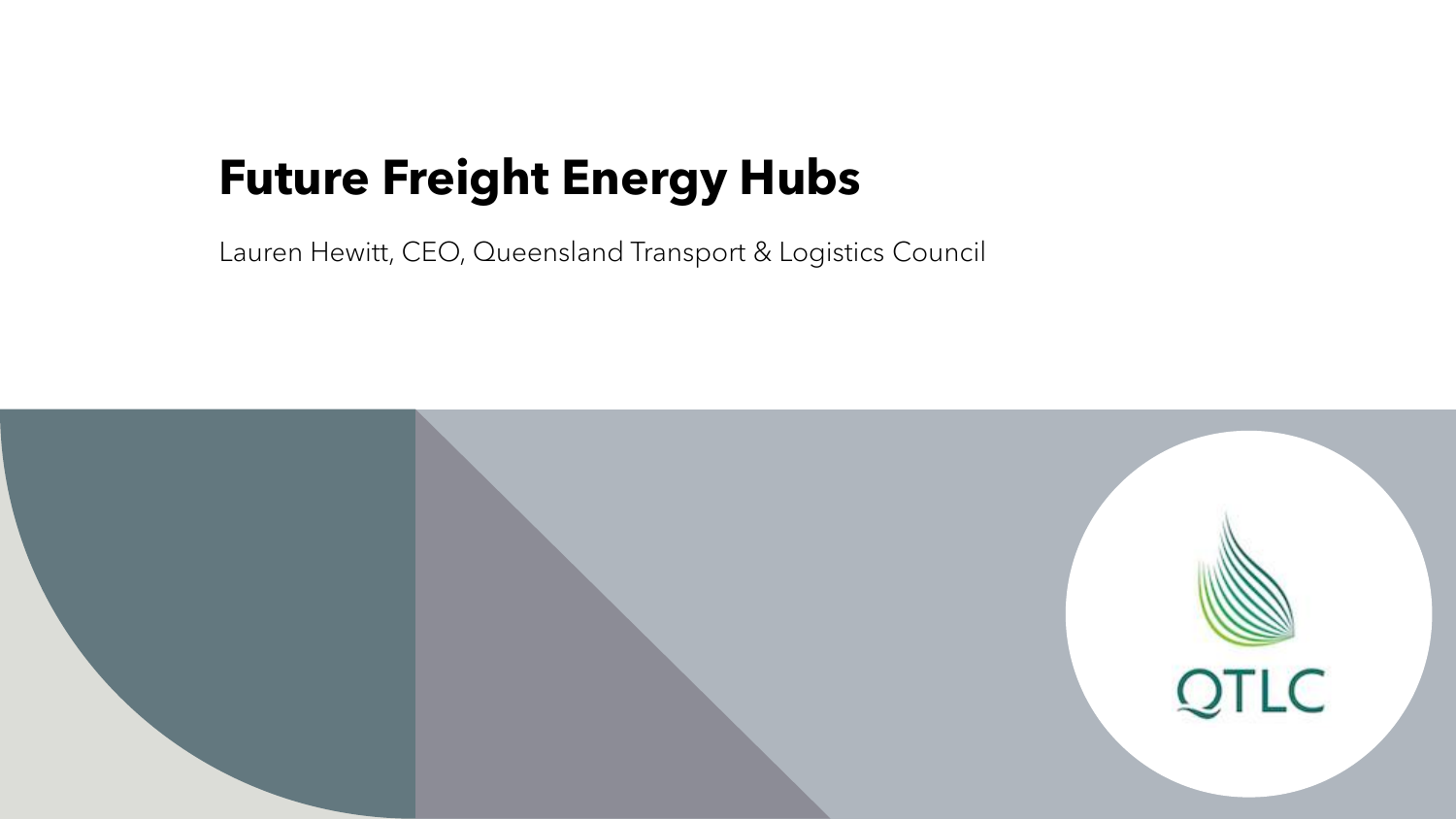





January 2022



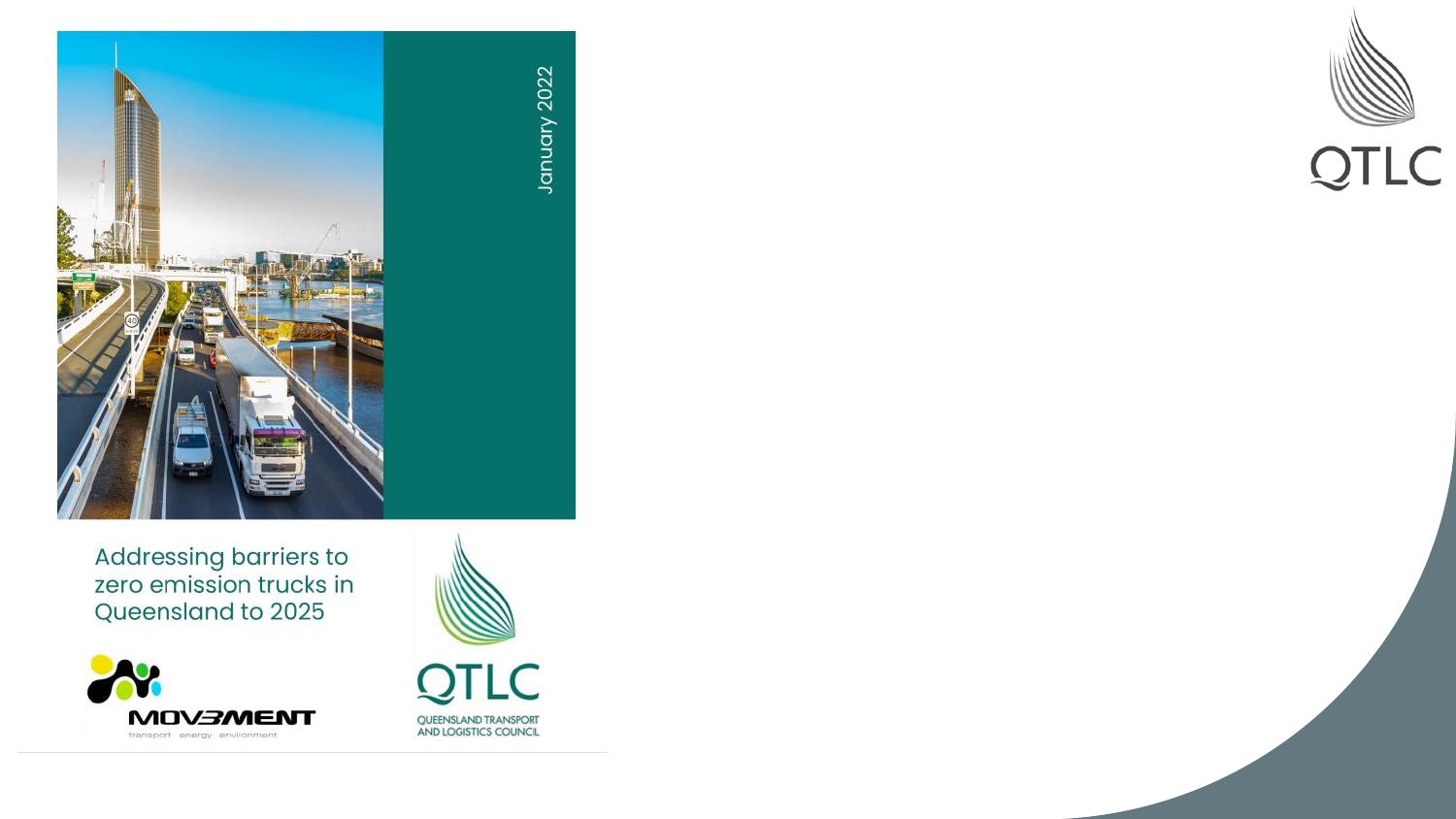





QUEENSLAND TRANSPORT<br>AND LOGISTICS COUNCIL



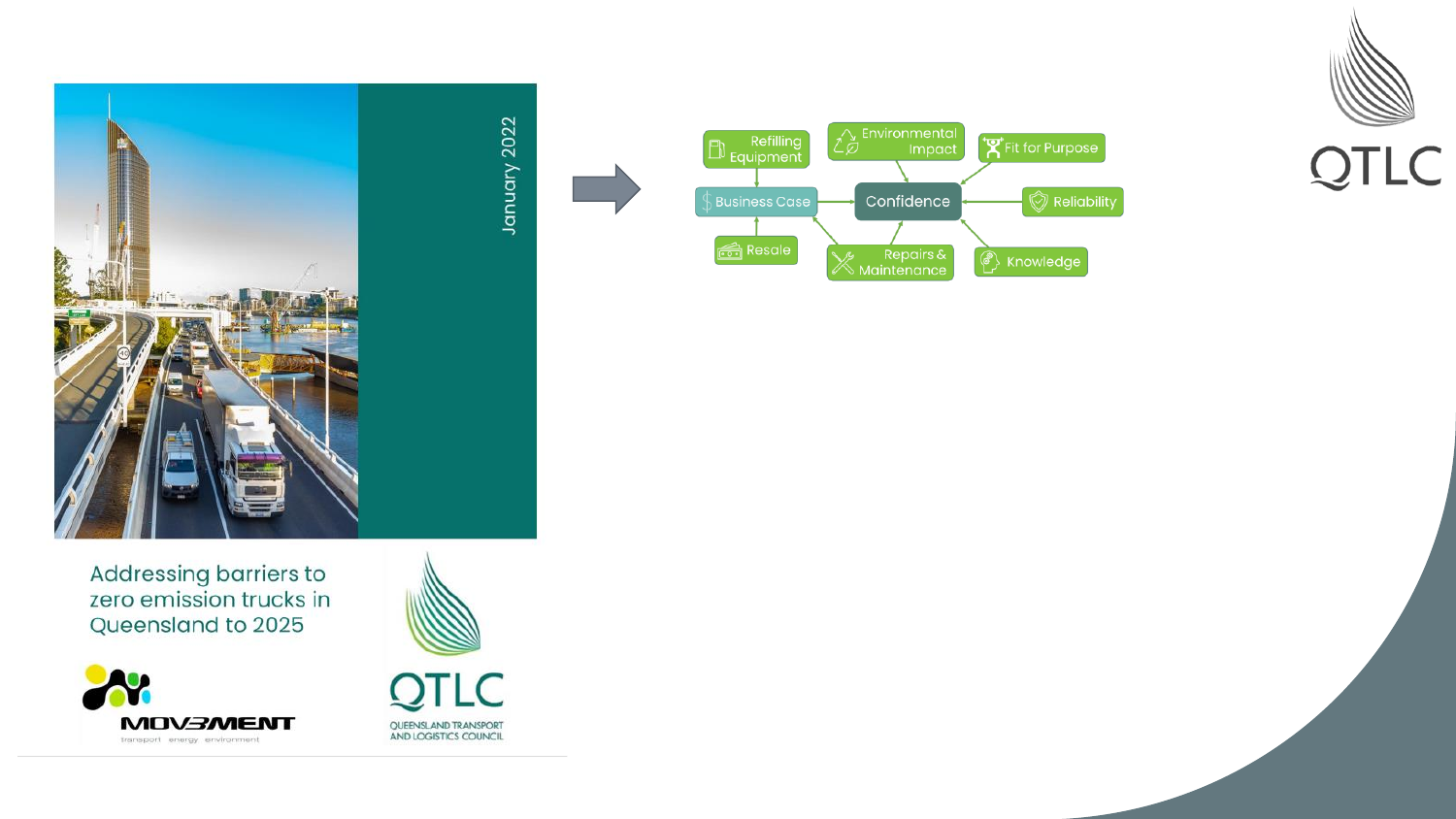





TI C QUEENSLAND TRANSPORT<br>AND LOGISTICS COUNCIL





Figure 1 - The barriers that constrain ZE truck uptake in the Queensland market

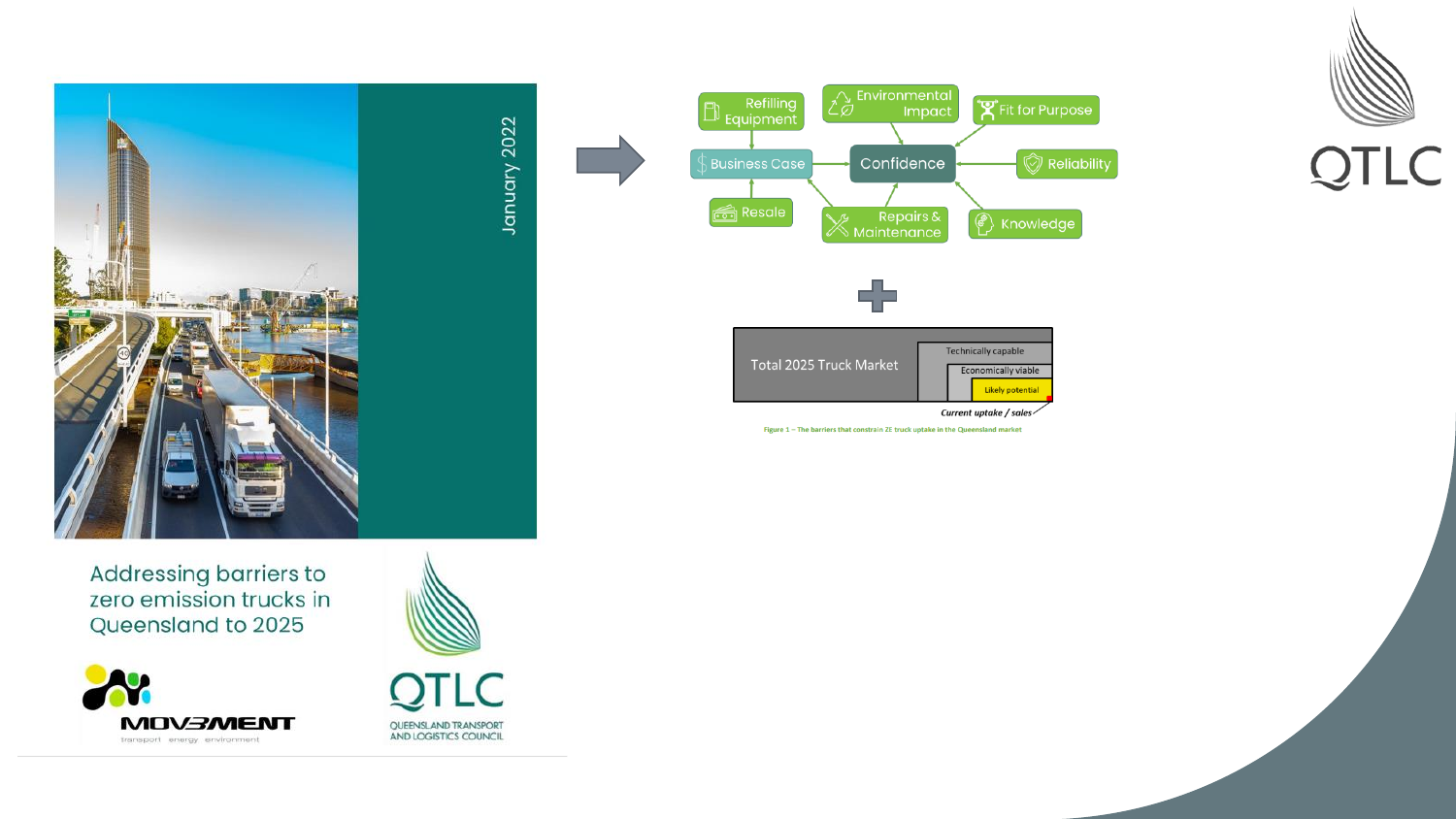





QUEENSLAND TRANSPORT<br>AND LOGISTICS COUNCIL



| Total 2025 Truck Market | <b>Technically capable</b>                     |  |  |
|-------------------------|------------------------------------------------|--|--|
|                         | Economically viable<br><b>Likely potential</b> |  |  |
| Current uptake / sales  |                                                |  |  |

Figure 1 - The barriers that constrain ZE truck uptake in the Queensland market



| High confidence of compatibility for<br>battery electric trucks in 2025     | Urban delivery trucks           | Low frequency stopping waste<br>compactors  |
|-----------------------------------------------------------------------------|---------------------------------|---------------------------------------------|
| Moderate confidence of compatibility<br>for battery electric trucks in 2025 | <b>Regional delivery trucks</b> | High frequency stopping waste<br>compactors |

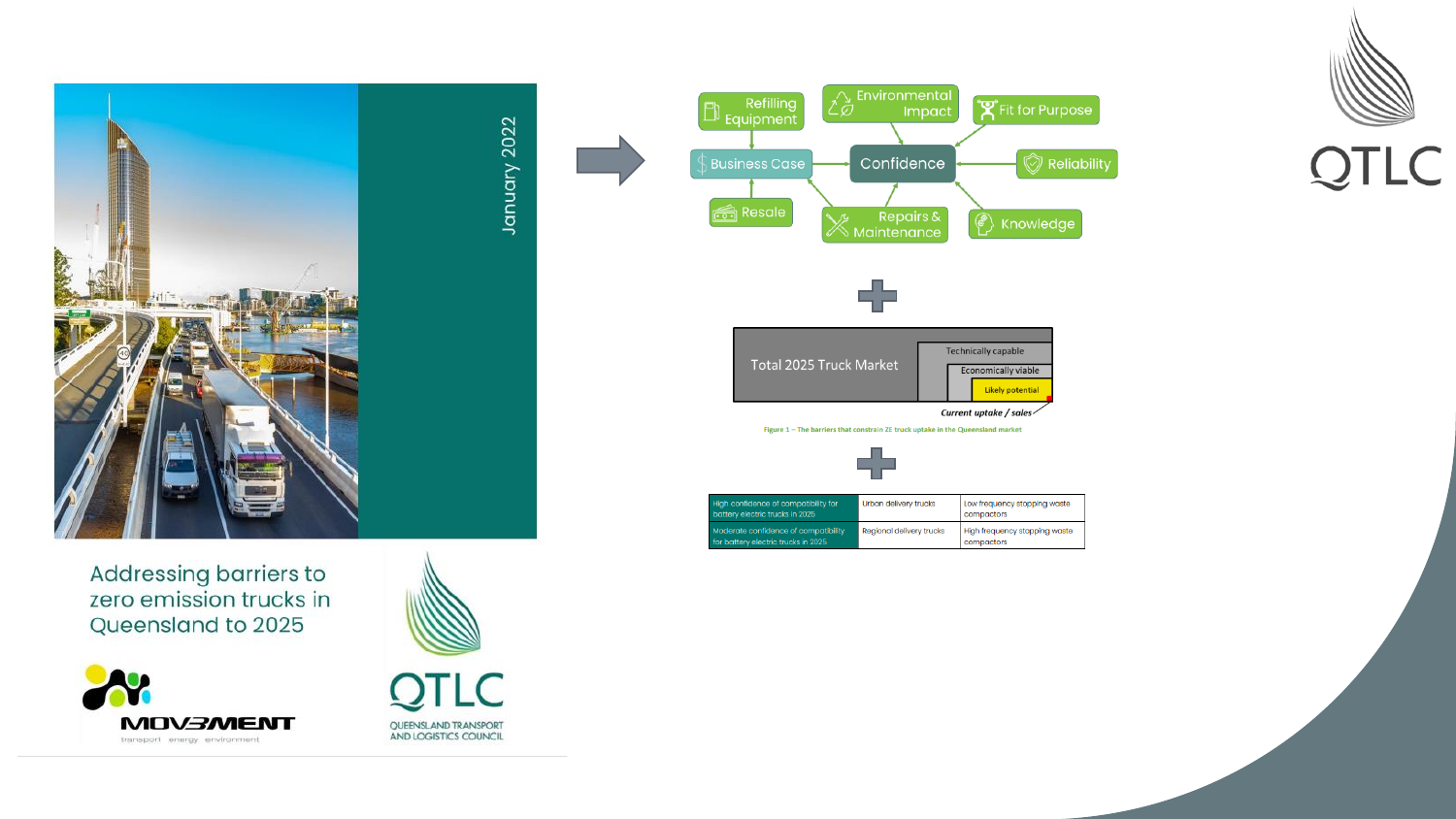





January 2022

QUEENSLAND TRANSPORT<br>AND LOGISTICS COUNCIL





| <b>Total 2025 Truck Market</b> | <b>ICCITILICATIV CANAMIC</b> |                         |  |
|--------------------------------|------------------------------|-------------------------|--|
|                                | Economically viable          |                         |  |
|                                |                              | <b>Likely potential</b> |  |
|                                |                              |                         |  |

Current uptake / sales

Figure 1 - The barriers that constrain ZE truck uptake in the Queensland market



 $\equiv$ 

| High confidence of compatibility for<br>battery electric trucks in 2025     | Urban delivery trucks           | Low frequency stopping waste<br>compactors  |
|-----------------------------------------------------------------------------|---------------------------------|---------------------------------------------|
| Moderate confidence of compatibility<br>for battery electric trucks in 2025 | <b>Regional delivery trucks</b> | High frequency stopping waste<br>compactors |

#### Accelerator opportunity 2

#### Zero emission transport precincts and hubs

Large transport hubs could become ZE transport accelerators to set the stage for early adopters and leader fleets. Demonstrating the technology in action, collecting data, and linking participants, has been one of the best tools to build confidence for decision makers.

• High traffic areas can act as a launch pad by providing:

- · aggregated demand for vehicles and fuels
- · a hub for fleets to try out ZE models provided by manufacturers
- · shared resources & learnings for fleets, industry & government
- · a platform to explore infrastructure solutions
- · a demonstration leadership in new technology and sustainability

Examples where this concept could flourish: Port of Brisbane, Brisbane Markets, Agtech and logistics hub Toowoomba, InterlinkSQ Toowoomba,

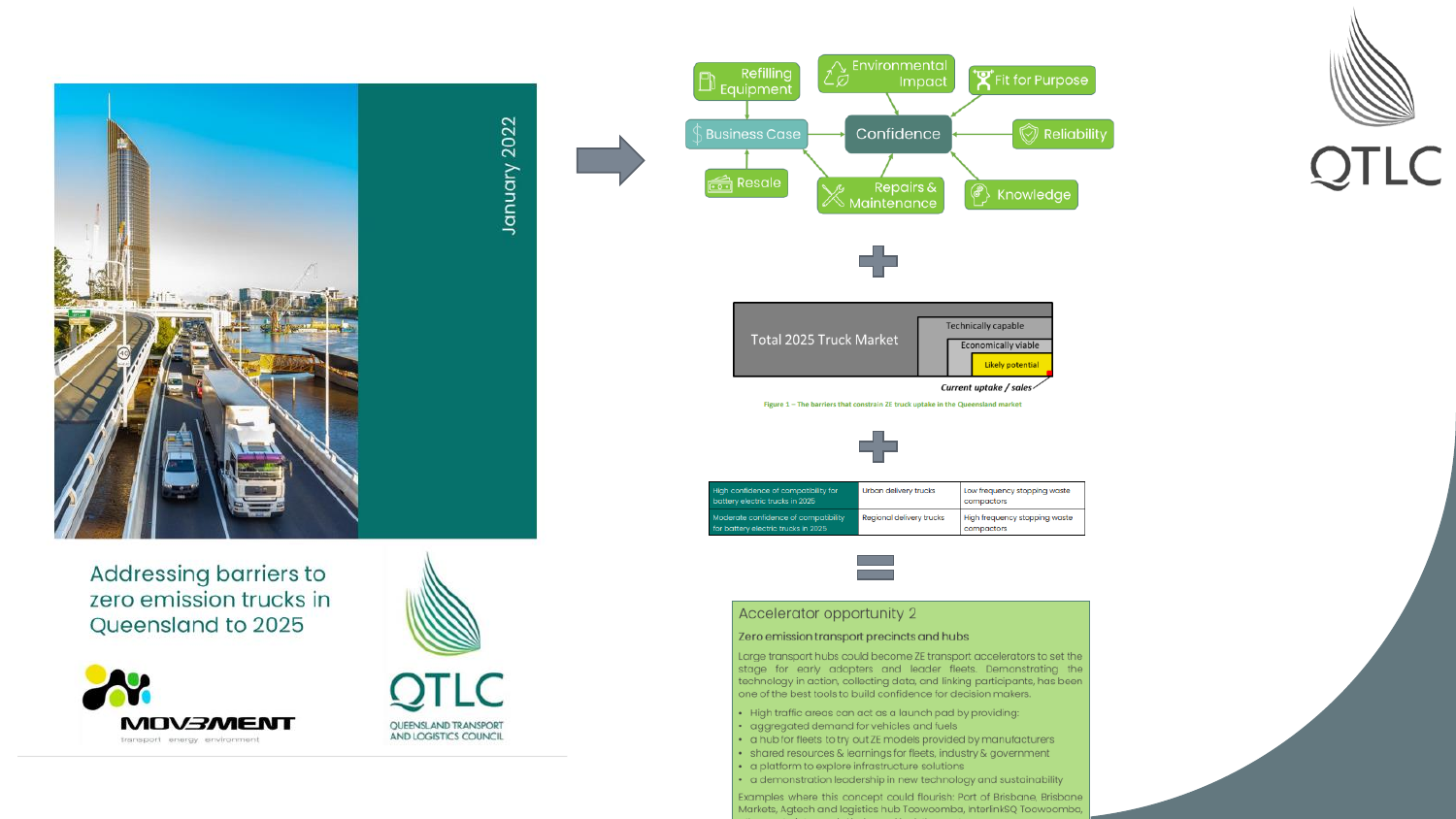

# **Future Freight Energy Hubs: what?**

Tailored assistance expert assistance to assist the transition of Queensland freight hubs and their customers to Zero Emissions trucks.

3 hubs will gain access to sustainable transport consultants MOV3MENT to provide a tailored package which may include:

- A ZEV 'readiness check' or needs analysis.
- Sharing and presenting information on the role of ZE trucks, including the total cost of ownership assessments as well as case studies on truck and fleet EV deployment.
- Discussing the infrastructure requirements of electric or hydrogen trucks at various deployment scales
- Discussing ARENA grants and opportunities.
- Identifying additional requirements of hubs and fleets.
- Drive ZE models (through our collaborations with trucking OEMs)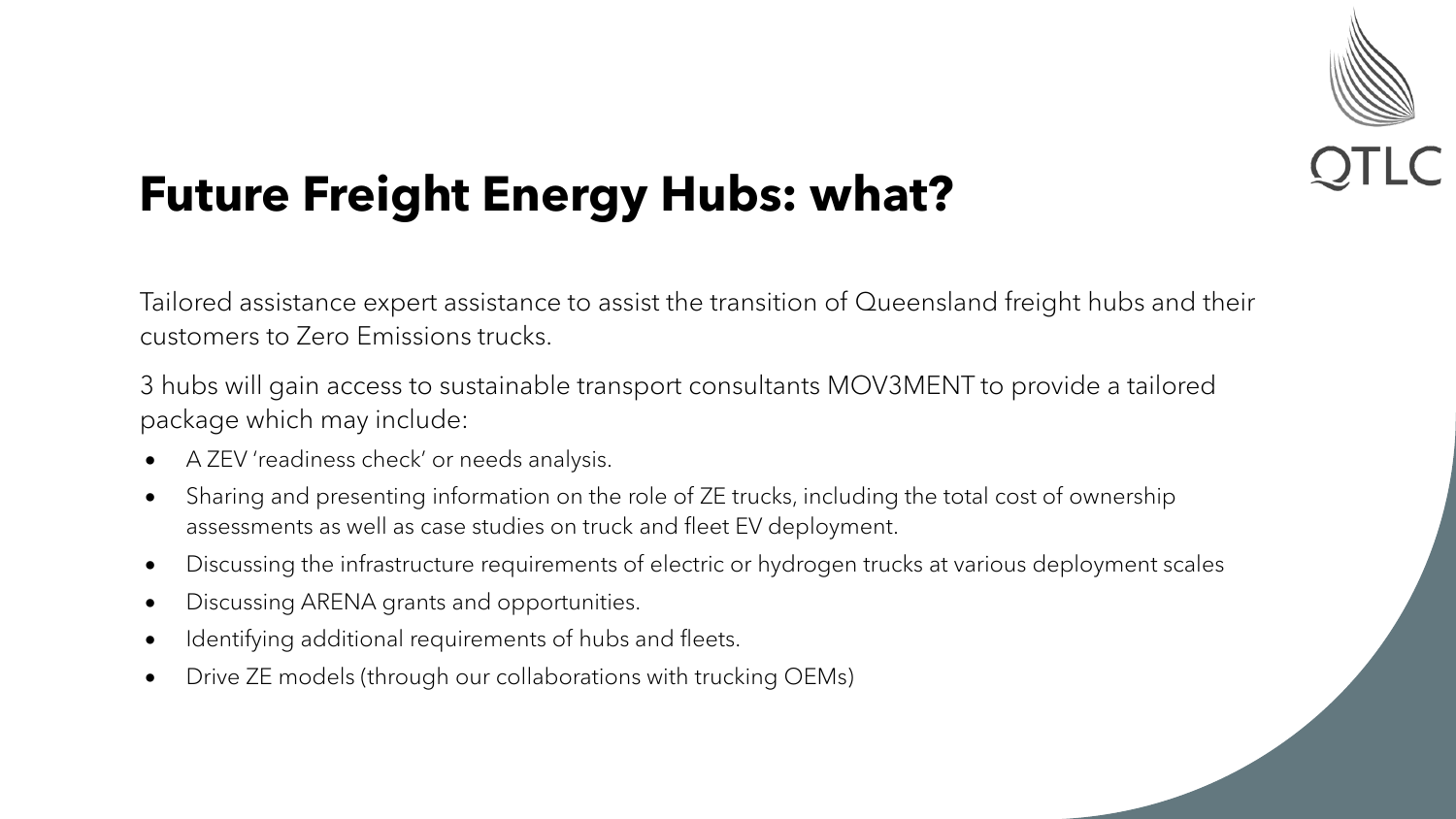

## **Future Freight Energy Hubs: who?**

- We'd love to apply to be one of the 3 funded hubs if
	- o you operate as a logistics centre for freight for more than one companies' fleet
	- o you are based in Queensland
	- o you have or want to start a journey to zero emissions trucks and are keen to maximise value through collaboration with others
	- o you are comfortable sharing any learnings (de-identified) in a report and/or case study to accelerate the journey for others.